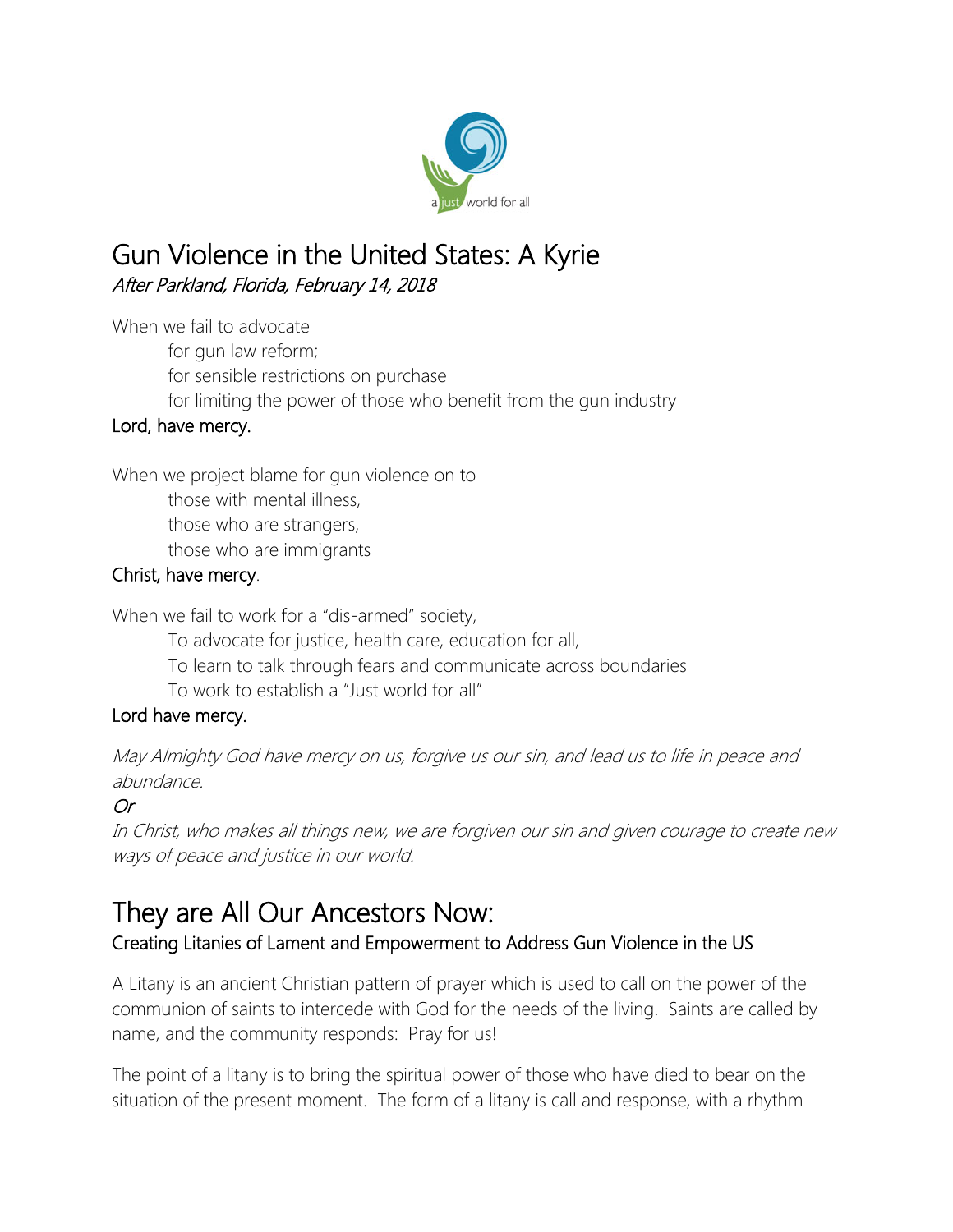established between leader and responders. The number of names and simplicity of responses allows those praying to go deeply into the moment in order to bring into the space all those they call upon. Saints, ancestors, witnesses are invited in to share the burden of lament or urgency, to contribute wisdom, comfort, hope.

Litanies are a right-brained activity, (although in recent years prayer leaders often burden them with information). It is the rhythm that helps to create a space for grace; for memory, imagination, and spiritual encounter to do their work.

The cloud of witnesses to gun violence in the last 20 years in the US is enormous. Since the shooting at Columbine High School in 1999, there have been 70 mass shootings; there has been only one year without a mass shooting; most years have multiple shootings. (Mother Jones' statistics have been used in preparing this material; there are other ways of counting and presenting the material [https://www.motherjones.com/politics/2012/12/mass-shootings](https://www.motherjones.com/politics/2012/12/mass-shootings-mother-jones-full-data/)[mother-jones-full-data/](https://www.motherjones.com/politics/2012/12/mass-shootings-mother-jones-full-data/) )

A litany calls on those who have died: our prayers may encompass traditional saints, ancestors in family or struggle, the cloud of witnesses to the Holy, to Christ, to the Spirit at work in the world, but here, especially, all those who have died in events of gun violence in the US.

Children, youth, teachers at school, devout folks at prayer, adults at work, elderly and their caregivers in nursing homes, music lovers at concerts, dancers at clubs,— their lives violently ended; their futures lost.

They are all our ancestors now: peculiarly American ancestors, whose diverse lives were lost to a peculiarly American confluence of rage, hate, mental illness—and most critically—easy access to guns.

Below are the makings of a "Make Your Own Litany" of those who have died since the Columbine High School shooting in 1999. There are 70 names of places listed in reverse chronological order, with the numbers killed included. You may use all 70; you may divide them into categories; you may focus on schools or houses of worship, for example whatever works in your context. Using all 70 may seem daunting, but it may set up the spiritual space for prayer, lament, confession, even hope for change.

Context: Give some thought to what you are praying this litany for: Solidarity with victims? Wisdom to know how to change? Empowerment to make changes? As with all prayers, clarity of purpose is a help to give voice, although sometimes we must rely on the Spirit to pray for us.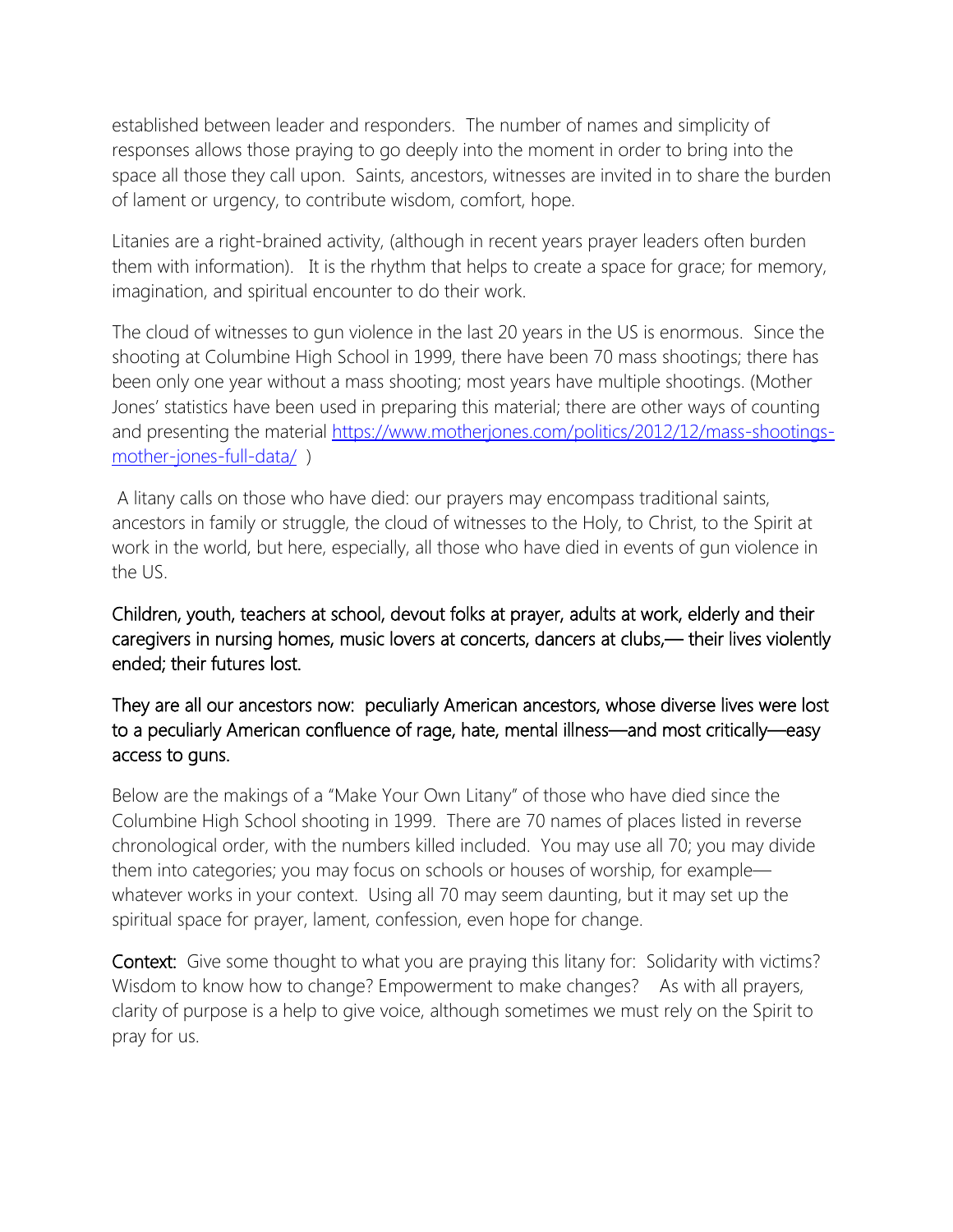Responses: the classic is "Pray for us"—others could be "Pray with us", "We Remember You", "We mourn for you", *¡Presente! (inspired by justice movements in Central and South* America, including School of the Americas Watch) and many other possibilities

Names: (included is a possible way of presenting them, with city or state, when available. Use as much or as little information as seems good to you). The Stoneman Douglas High School Seventeen The Pennsylvania Carwash Four The Rancho Tehama Five The Texas First Baptist Church Twenty six The Walmart Three The Edgewood Business Park Three The Las Vegas Strip Fifty Eight The San Francisco UPS Three The Pennsylvania Supermarket Three The Florida Awning Manufacturer Five The Rural Ohio Nursing Home Three The Fresno Three The Fort Lauderdale Airport Five The Washington Cascade Mall Five The Baton Rouge Police Shooting Three The Dallas Police Shooting Five The Orlando Pulse Nightclub Forty nine The Kansas Excel Industries Three The Kalamazoo Six The Colorado Planned Parenthood Clinic Three The Colorado Springs Three The OR Umpqua Community College Nine The Chattanooga Military Recruitment Center Five The Charleston Mother Emmanuel Church Nine The WI Trestle Trail Bridge Three The Marysville-Pilchuck High School Five The Isla Vista CA Six The Fort Hood (2014) Three The Alturas Tribe Four The Washington Navy Yard Twelve The Hialeah Apartment Seven The Santa Monica Six The WA Pinewood Village Apartment Five The Mohawk Valley NY Five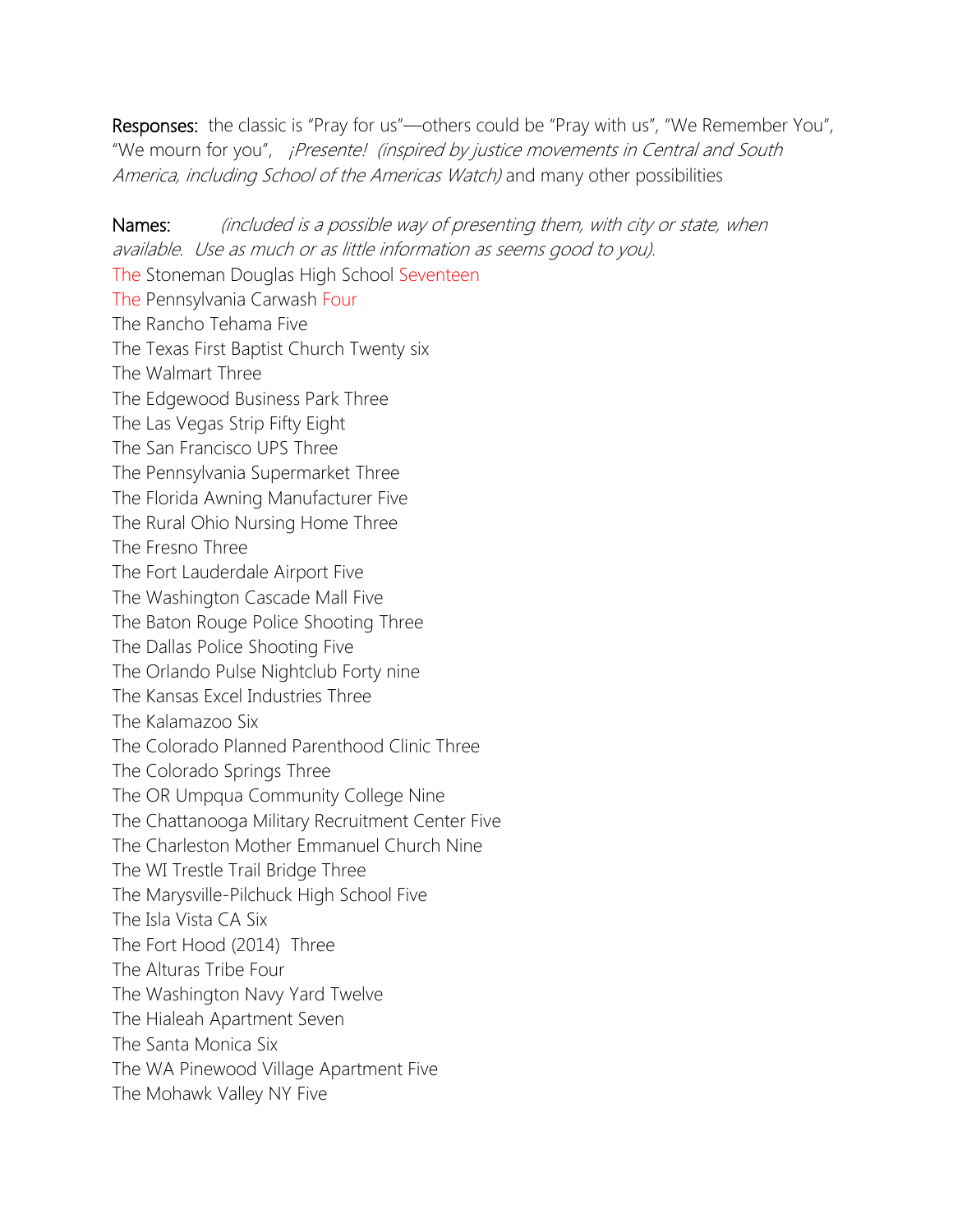The Sandy Hook Elementary Newtown CT Twenty-seven The MN Accent Signage Systems Seven The WI Sikh temple Seven The CO Aurora Theater Twelve The Seattle Cafe Six The Oikos University killings Seven The GA Su Jung Health Sauna Five The Seal Beach CA Eight The Carson City, NV IHOP Five The Tucson Six The CT Hartford Beer Distributor Nine The Parkland WA Coffee Shop Four The Fort Hood (2009) Thirteen The Binghamton NY Fourteen The Carthage, NC Nursing Home Eight The Kentucky Atlantis Plastics Six The Northern Illinois University Five The Kirkwood MO City Council Six The Omaha Westroads Mall Nine The Crandon WI Six The Blacksburg Virginia Tech Thirty-Two The Salt Lake City Trolley Square Six The Lancaster Co Amish School Six The Capitol Hill WA Seven The Goleta CA Post Office Eight The Red Lake MN Ten The Brookfield, WI Living Church of God Seven The OH Damageplan Show Five The Meridian Lockheed Martin Seven The Melrose PK Navistar Five The Wakefield MA Seven The Tampa Hotel Five The Honolulu Xerox Seven The Wedgwood Baptist Church Eight The Atlanta Day Trading Spree Nine The Columbine High School Thirteen

Eternal rest grant unto them, O God, and let light perpetual shine upon them. May they all rest forever in your Peace. (Traditional prayer for the dead)